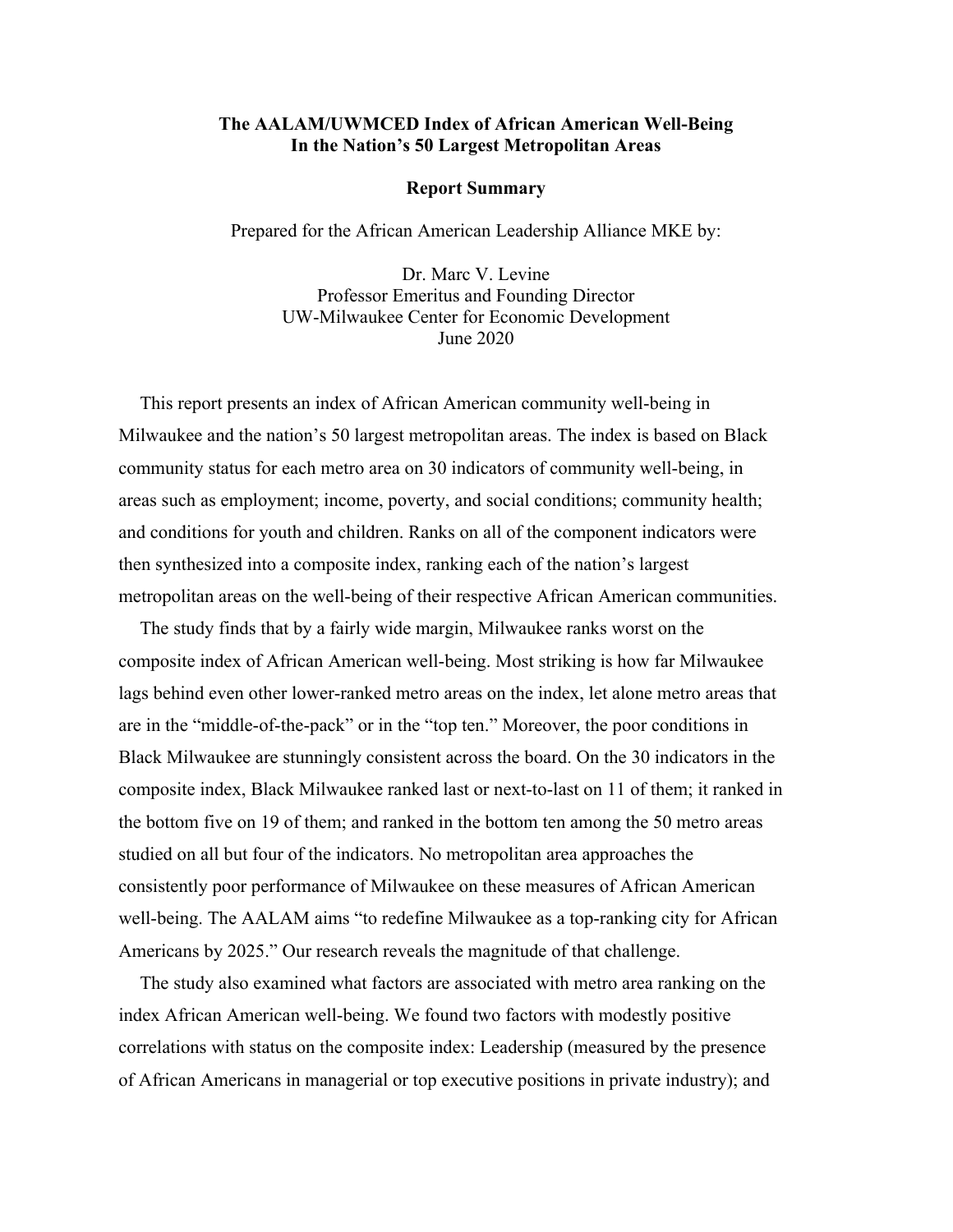Educational Attainment (especially the fraction of the Black community holding a high school degree or equivalent). Two factors appear most strongly correlated with negative performance on the index: Segregation (high levels of Black-white residential segregation); and Poor Education (a high share of African American high school dropouts). *Correlation* is not *causation,* and further analysis would be required to identify the *drivers* of African American well-being. But these preliminary correlations suggest that reducing racial segregation; enhancing Black educational attainment; and increasing the numbers of Black managers and executives in Milwaukee companies could be potent drivers to improving overall community well-being.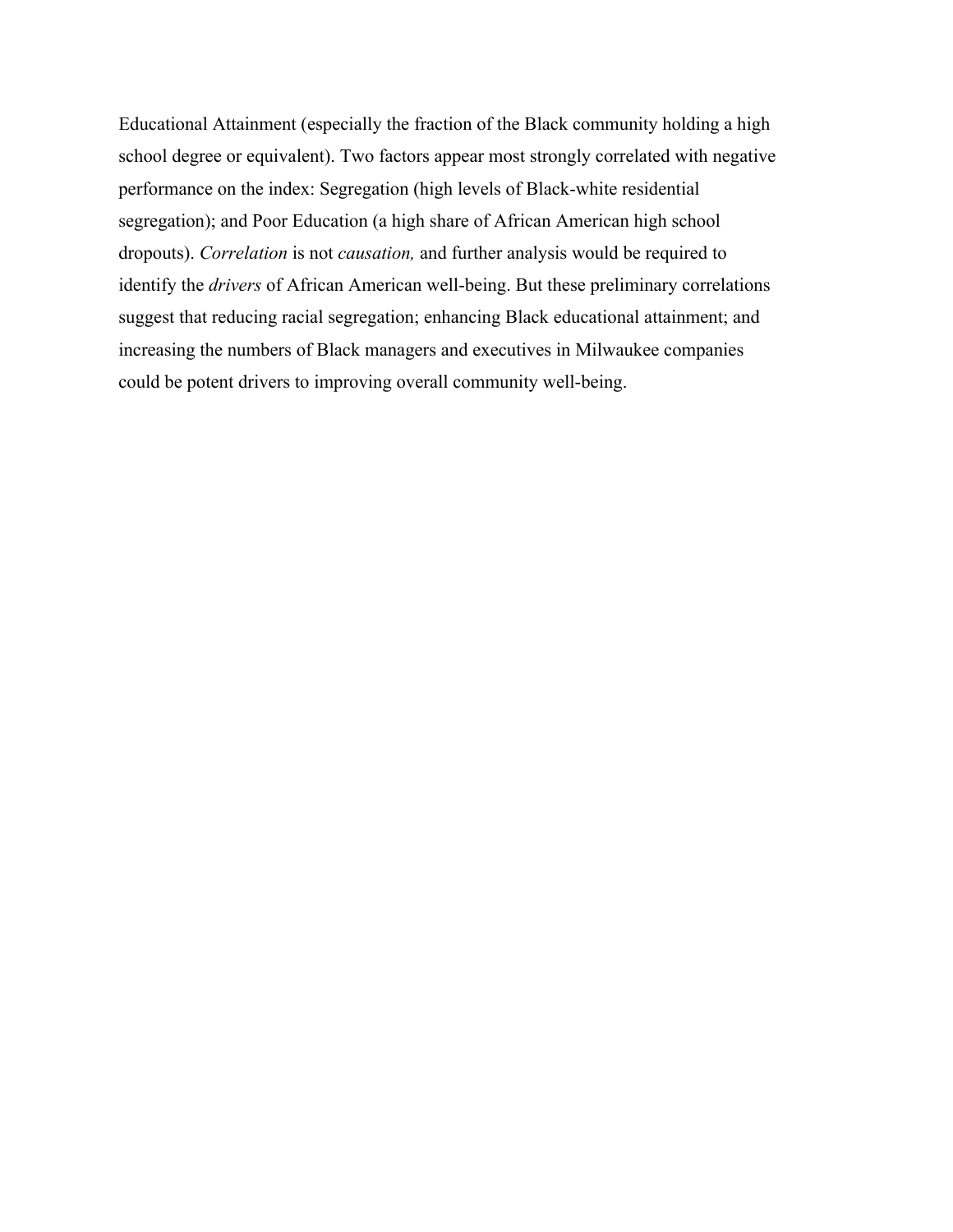